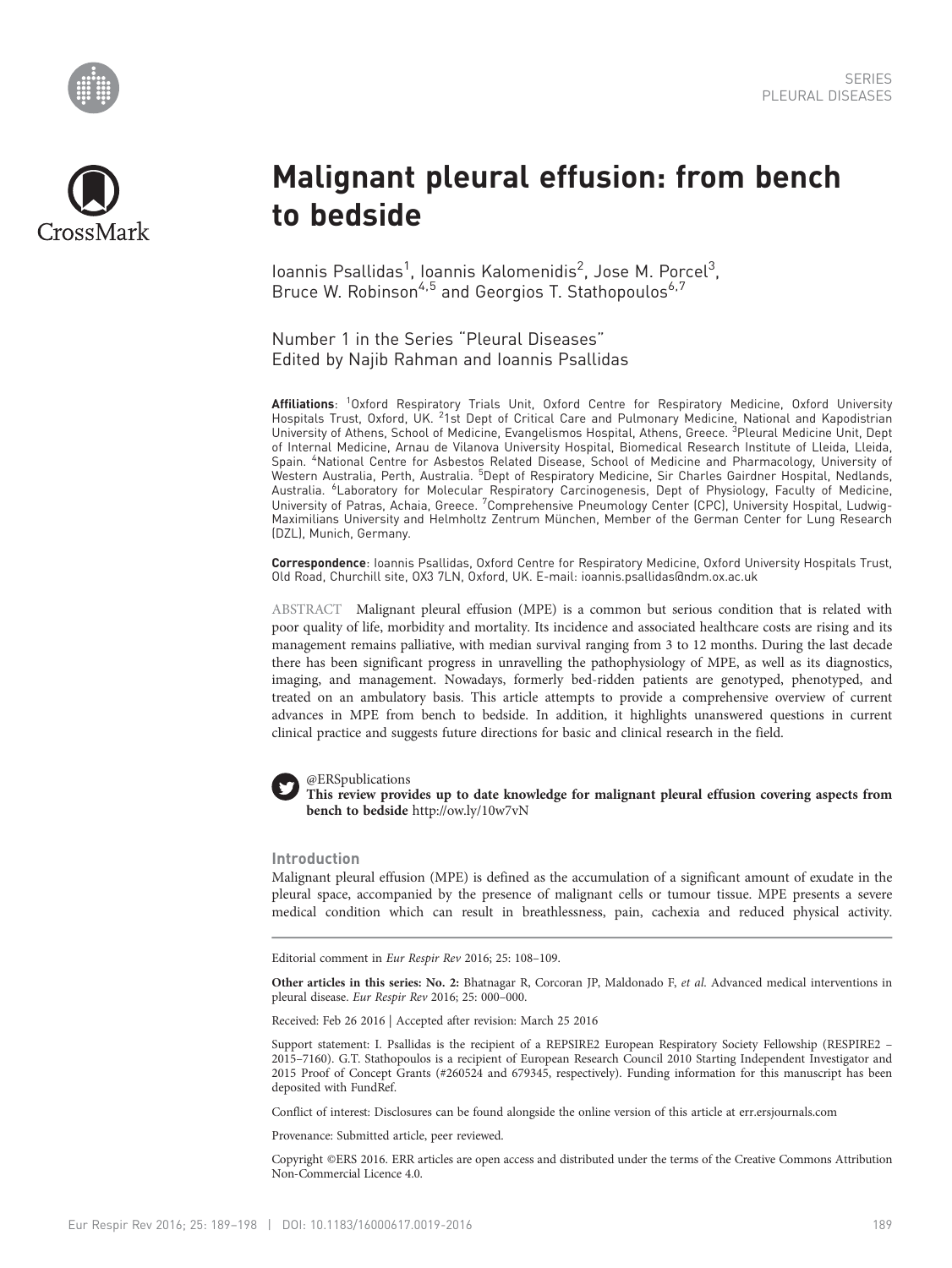Epidemiological information is limited, but an estimated 50 000 new diagnoses of MPE are made in the UK each year [\[1](#page-6-0)]. The incidence and associated healthcare costs of MPE are expected to rise due to an increase in the global cancer rate and advances in systemic therapy, the latter of which allow many patients to live longer [[2](#page-6-0)].

The majority of MPE is caused by metastatic disease: most commonly lung cancer in men and breast cancer in women. These two cancers combined account for 50–65% of all MPE [[3\]](#page-6-0). Mesothelioma is the most common type of primary pleural tumour and is associated with MPE in more than 90% of cases [\[4](#page-6-0)]. Despite the progress in cancer treatment, the management of MPE remains palliative, with median survival ranging from 3 to 12 months [[5\]](#page-6-0). Patients' prognosis is highly variable and depends on several factors (primary cancer, stage, performance status and pleural fluid proteins). To this end, the LENT (pleural fluid lactate dehydrogenase, Eastern Cooperative Oncology Group performance score, neutrophil-to-lymphocyte ratio and tumour type) prognostic score was recently proposed as a tool for the accurate prediction of survival [[6\]](#page-6-0). Although LENT has the potential to aid in the assessment of patients with MPE, it requires prospective validation.

During the last decade, there has been significant progress in unravelling the pathophysiology of MPE, as well as its diagnostics, imaging and management. Expanding interest in this area has resulted in an increasing number of cutting-edge laboratory studies that have developed experimental models of MPE which shed light on the pathogenesis of the phenomenon and tested novel biological agents as potential treatment options [\[7](#page-6-0)]. Advances in high-throughput techniques ( proteomics, genomics) have triggered developments in the discovery of biomarkers for the disease. The use of thoracic ultrasound (TUS) in everyday practice has enhanced the diagnosis of MPE and assisted in the refinement of pleural procedures [[8](#page-6-0)]. Additionally, clinical research in MPE has progressed and high-quality, suitably powered, randomised controlled trials have begun to provide a more robust evidence base for some of the treatment approaches in the field [[9, 10](#page-6-0)]. This article attempts to provide a comprehensive overview of current advances in MPE from bench to bedside. In addition, it highlights unanswered questions haunting current clinical practice and defines some future directions for basic and clinical research in the field.

# Pathophysiology of MPE

# Pleural localisation and propagation of malignant disease

Autopsy studies indicate that tumour cells metastasise to the pleura mainly through the blood-stream and initially invade the visceral pleura [\[11](#page-6-0), [12\]](#page-7-0). Most lung carcinomas translocate to the ipsilateral visceral pleura via the pulmonary vessels [[11](#page-6-0)]. Thereafter, secondary dissemination to the parietal pleural occurs by tumour seeding along adhesions or by exfoliated tumour cells floating in the effusion. The pleura may also be invaded through lymphangitic spread or even through direct extension of tumours infiltrating adjacent structures (i.e. lung, chest wall, mediastinum or diaphragm).

For the establishment of viable tumour foci on pleural surface, cancer cells contained in the fluid need to adhere to the mesothelium, escape local anti-tumour immune responses, invade the pleural tissue and obtain access to nutrients and growth stimuli. Tumour-mesothelial cell interactions and cancerous invasion of the pleura implicate adhesion molecules and proteolyic enzymes, although these processes are poorly investigated [[13](#page-7-0)]. Mesothelial cells have been found to limit tumour cell proliferation, whereas the impact of cancerous cells on mesothelial cell growth is controversial. Co-culture studies demonstrated that they either stimulate proliferation or induce apoptosis of mesothelial cells, while in vivo observations suggest that mesothelial cells in MPEs had lower proliferation compared with those in benign effusions [\[14](#page-7-0)–[16\]](#page-7-0). Cytokines that possess immune-inhibitory properties and are abundant in the malignancy-affected pleural cavity, as well as local accumulation of immunosuppressive and protumour CD4<sup>+</sup> lymphocytes, contribute to immune evasion and facilitate tumour growth [[17](#page-7-0)–[21\]](#page-7-0). Relative to this, MPE is characterised by defective recruitment, activation and the cytotoxic potential of CD8<sup>+</sup> cells [\[22, 23](#page-7-0)]. Macrophages from malignant effusions not only display reduced cytotoxic activity against autologous tumour cells but they also inhibit tumour cell apoptosis [\[24, 25](#page-7-0)].

After their detachment from a pleural tumour, cancer cells are deprived of the nutrients provided by the tumour vasculature and of the supportive cell–cell and cell–matrix interactions, thus becoming amenable to apoptosis [[26\]](#page-7-0). However, floating tumour cells not only survive, but are still capable of forming secondary foci in other sites of the pleural cavity denoting that they either dramatically change their metabolic needs or use alternative sources of energy and growth factors. It is therefore possible, though still speculative, that pleural fluid that contains both nutrients and mitogenic/survival stimulators might support cancer cells from the time they exfoliate from a pleural tumour mass until they form secondary implantations that invade the subpleural tissues and obtain access to the host vasculature.

# Formation of MPE: general aspects

Pleural fluid accumulates when its production overwhelms removal. The reason why some tumours cause effusions while others do not is unclear. Post mortem studies demonstrate that mediastinal lymph node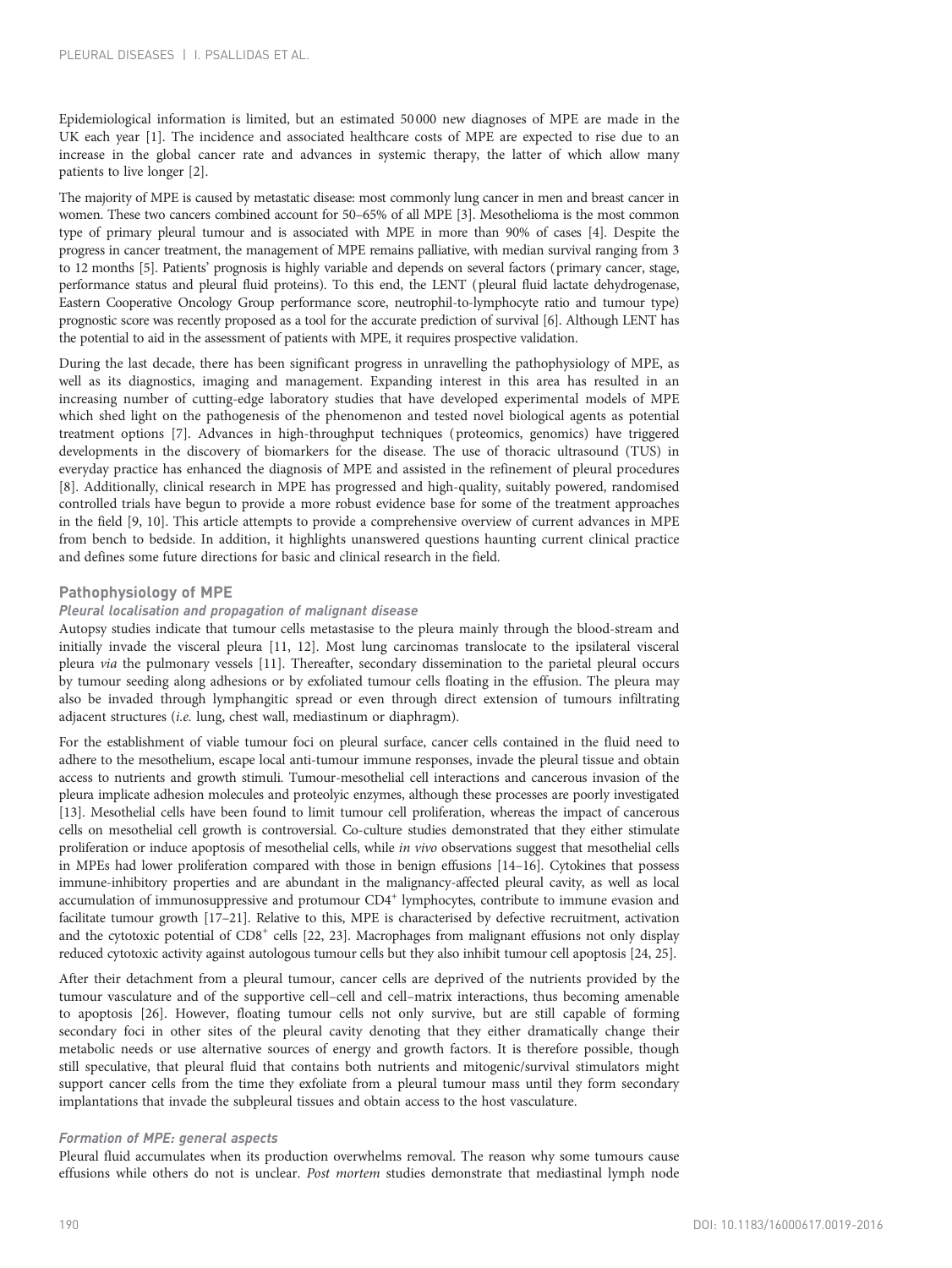invasion, but not the extent of pleural involvement, predicts the presence of an effusion [[11\]](#page-6-0). In addition, it has long been believed that pleural fluid clearance occurs through the lymphatics that originate from the stomata of the parietal pleura and drains through the mediastinal nodes. Based on the above, it was initially assumed that impaired pleural fluid drainage, secondary to tumour invasion of the drainage system, is the primary mechanism of MPE formation. However, this notion was challenged by the following: 1) the rate of MPE accumulation is commonly higher than that expected if it is merely due to clearance of the fluid occurring secondary to lymphatic blockage; 2) in the majority of MPE, the protein content is higher than that in normal pleural fluid, suggesting the presence of plasma leakage; and 3) MPE occurs even in patients without parietal pleura involvement. It is therefore currently believed that a combination of increased fluid production due to fluid extravasation from hyper-permeable parietal or visceral pleural and/or tumour vessels and impaired lymphatic outflow underlie the development of MPE [[7\]](#page-6-0).

# Cell and molecular biology of MPE

Since pleural fluid overproduction has been recognised as a key event in MPE formation, considerable effort has been invested in unravelling the molecular mechanisms of pleural tumour-driven fluid extravasation. Evidence from in vivo studies indicates that MPE formation is dictated by a complex tumour–host interplay which through paracrine and autocrine effects stimulates pleural inflammation, tumour angiogenesis and vascular hyperpermeability [[7\]](#page-6-0). To trigger these events, tumour cells execute pro-inflammatory and pro-angiogenic transcriptional programmes which are controlled, at least in part, by transcription factors nuclear factor (NF)-κB [\[27](#page-7-0)] and signal transducer and activator of transcription (STAT) 3 [\[28, 29\]](#page-7-0). Autocrine tumour necrosis factor (TNF), interleukin (IL)-6 and osteopontin (OPN) participate in positive feedback loops regulating tumour NF-κB/STAT3 activation to promote MPE [[29](#page-7-0)–[31\]](#page-7-0). In addition, tumour-derived mediators, including vascular endothelial growth factor (VEGF), C-C-motif chemokine ligand (CCL) 2 and TNF, directly stimulate inflammatory cell influx and/or vascular changes [[31](#page-7-0)–[34\]](#page-7-0). Finally, host mediators perpetuate this malicious interplay by amplifying inflammatory and angiogenic signalling loops. To this end, host IL-5 promotes MPE by facilitating the pleural influx of eosinophils and tumour-promoting myeloid suppressor cells [\[35](#page-7-0)]. In addition, tumour-expressed OPN protects tumour cells from pro-apoptotic stimuli and host-secreted OPN promotes pleural inflammation and angiogenesis, while the cytokine from both origins provokes vascular leakage [\[30](#page-7-0)]. Recently, it has been proved that mast cells are required for MPE formation and by releasing tryptase AB1 and IL-1β they induce pleural vasculature leakiness and trigger NF-κB activation thereby fostering fluid accumation and tumour growth [[34](#page-7-0)]. This novel concept on MPE pathogenesis was exploited in preclinical studies that demonstrated that a variety of pharmacological agents including VEGF, sulindac derivative, TNF and angiopoietin inhibitors, zolendronic acid, a dual VEGF receptor/sTie2 antagonist, bortezomib and endostatin curtail experimental MPE, and may now warrant clinical testing [\[33, 36](#page-7-0)–[40](#page-7-0)].

## **Diagnosis**

#### Imaging

The role of imaging techniques is firmly established in the diagnostic workup of patients with suspected MPE. Nowadays, TUS is routinely used by respiratory physicians mainly for the guidance of pleural interventions to minimise complications [[41](#page-7-0)]. The utility of the technique is strongly recommended by national and international guidelines [[42\]](#page-7-0). Evidence also shows that TUS could provide important information on the diagnostic pathway of pleural effusion. Pleural or diaphragmatic thickening and nodularity on TUS are highly specific for malignancy and may therefore help to expedite timely investigation in those with these high-risk features [[8](#page-6-0), [43](#page-7-0)].

Contrast-enhanced thoracic computed tomography is the current gold-standard imaging modality for the pleura. It can also provide useful information on the pleural cavity as a whole as well as on the primary tumour site and stage. LEUNG et al. [\[44\]](#page-7-0) suggested that the presence of nodular thickening, mediastinal, parietal and circumferential pleural thickening to have high specificity (88–94%) but low sensitivity (36–51%) in identifying malignancy. However, this modality is not perfect and data from a recent retrospective series suggest that approximately one in three patients with pleural malignancy may not demonstrate clear features of cancer on computed tomography [[45](#page-7-0)]. Therefore, invasive investigation and careful follow-up are often warranted even if specific malignant characteristics are not identified in initial imaging studies. The role of positron emission tomography using 18-fluorodeoxyglucose for diagnosing MPE is still not well established. According to a recent meta-analysis of 14 studies including a total of 639 patients, the moderate accuracy of the technique precludes its everyday use to differentiate malignant from benign pleural effusions [\(table 1\)](#page-3-0) [\[46](#page-7-0)].

#### Cytology–pathology

The methods used to definitively diagnose MPE have also evolved in recent years. Cytology is a well-established initial test with a mean sensitivity of 60%, but this depends on the underlying primary tumour, sample preparation and experience of the cytologist [\[47\]](#page-7-0). The diagnostic yield of pleural fluid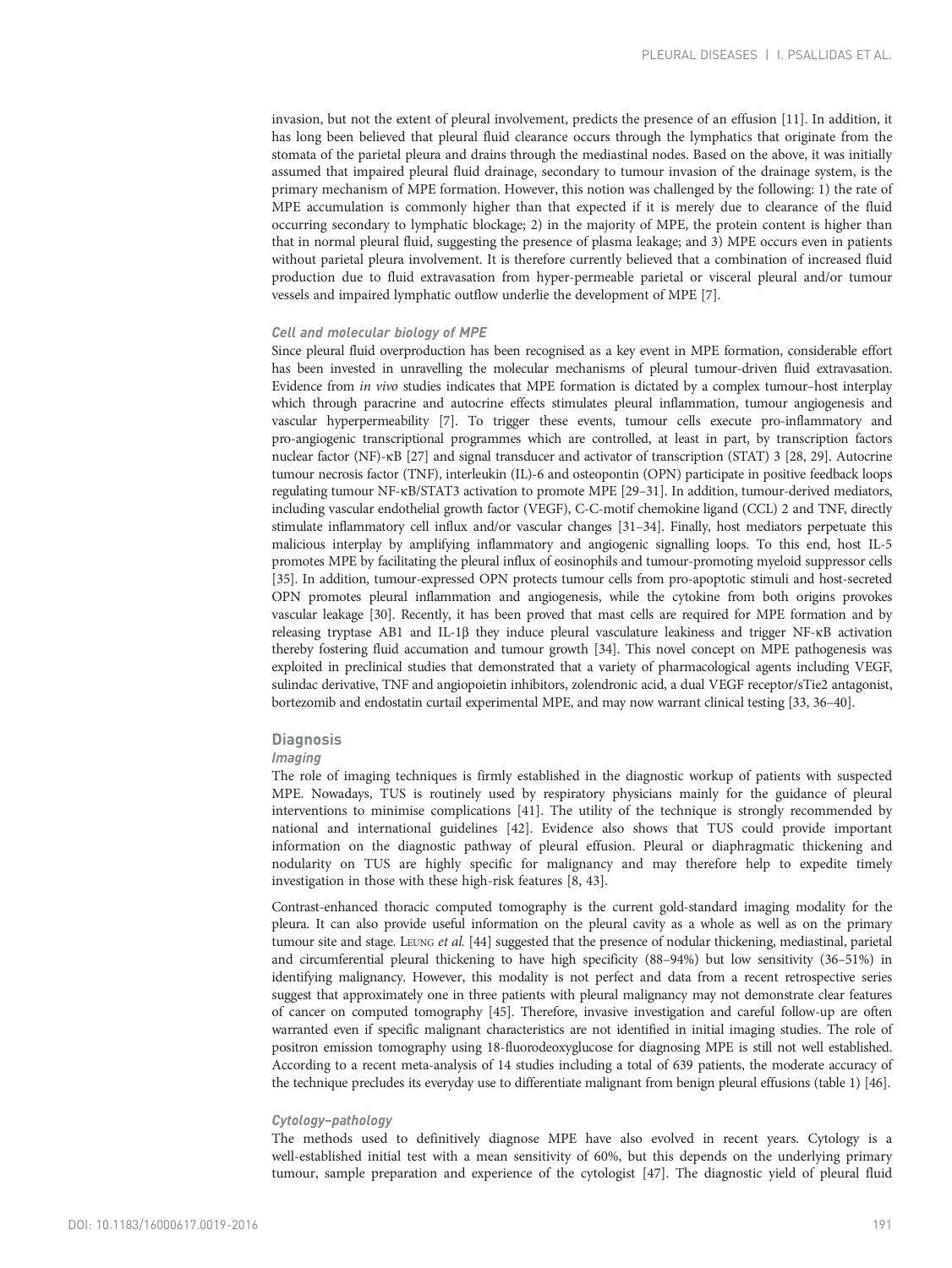|                      | Qualitative or<br>visual PET<br>readings | Semi-quantitative<br>(SUV) PET readings | Qualitative or<br>visual readings<br>using PET systems | Qualitative readings<br>using integrated<br><b>PET-CT systems</b> | Semi-quantitative (SUV)<br>readings using integrated<br><b>PET-CT systems</b> |
|----------------------|------------------------------------------|-----------------------------------------|--------------------------------------------------------|-------------------------------------------------------------------|-------------------------------------------------------------------------------|
| Studies n            | 11                                       |                                         | b                                                      | 5                                                                 | Ô                                                                             |
| <b>Sensitivity %</b> | 91                                       | 82                                      | 96                                                     | 89                                                                | 81                                                                            |
| <b>Specificity %</b> | 67                                       | 74                                      | 75                                                     | 61                                                                | 74                                                                            |
| <b>Positive LR</b>   | 2.83                                     | 3.24                                    | 4.09                                                   | 2.32                                                              | 3.22                                                                          |
| <b>Negative LR</b>   | 0.14                                     | 0.25                                    | 0.06                                                   | 0.19                                                              | 0.26                                                                          |

# <span id="page-3-0"></span>TABLE 1 Diagnostic accuracy of FDG-PET in the identification of malignant pleural effusions

FDG: fluorodeoxyglucose; PET: positron emission tomography; SUV: standardised uptake value; CT: computed tomography; LR: likelihood ratio. Data from [46].

cytology for mesothelioma is even lower and most international guidelines advocate the use of pleural biopsy as a preferred diagnostic method over fluid cytology, though the latter is sometimes sufficient in some experienced laboratories [\[48](#page-7-0)–[51](#page-8-0)]. In conjunction with the above limitations of cytology, the expanding use of cancer therapies targeted to tissue-specific gene expression or receptor status which necessitates the acquisition of ample tumour tissue for immunohistochemistry and/or genotyping, has led to an increasing requirement for adequately-sized pleural biopsies [[52](#page-8-0)].

Pleural biopsies can be obtained by different techniques: blind, radiologically-guided or through direct visualisation of the pleura. Based on the results of a randomised trial, blind pleural biopsies are no longer advocated given their lower diagnostic yield [[53](#page-8-0)]. Over the recent years, medical thoracoscopy has been increasingly used by respiratory physicians for the investigation of suspected malignant pleural effusions with negative fluid cytology. Medical thoracoscopy has the advantage of a high diagnostic yield and is well established as a key diagnostic test in the investigation of an exudative pleural effusion of unknown cause. The technique can be performed under local anaesthesia with either rigid or semi-rigid scopes and yields a sensitivity of more than 90% for MPE [\[54\]](#page-8-0). Medical thoracoscopy has a favourable safety profile and is considered an overall safe procedure. The BTS reported 16 cases of death in 4736 cases across 47 studies, a mortality rate of 0.3% [\[1\]](#page-6-0). Another advance in pleural sampling is the development of physician-based ultrasound-guided pleural biopsies. Evidence suggests that on frail patients with tethered lungs who may be unfit for medical thoracoscopy, ultrasound-guided pleural biopsy is a valid alternative with a diagnostic yield of 94% [[55](#page-8-0)].

#### Biomarkers

During the previous decade, research has mainly focused on pleural fluid proteins as biomarkers in order to obtain information on patients' diagnosis, prognosis or treatment outcomes. More recently, the development of high-throughput techniques has boosted the characterisation of nucleic acids in MPE. A plethora of different biomarkers have been measured and these include proteins expressed by cancer cells (e.g. mesothelin, CEA, CA15-3, CA125, CYFRA 21-1), surface receptors on immune cells (e.g. CD163<sup>+</sup> on macrophages), extracellular matrix proteins (e.g. OPN, fibulin-3) and RNA/DNA levels and sequence [[56](#page-8-0)–[60](#page-8-0)]. Although the majority of nucleic acid biomarkers have not yet gained acceptance in clinical practice, analysis of epidermal growth factor receptor (EGFR), EML4-ALK and KRAS mutations have a valid role for the targeted treatment of patients with lung cancer. Interestingly, evidence indicates that EGFR mutations are abundant in patients with MPE compared to primary tumour samples [[61](#page-8-0)].

The clinical implication of diagnostic biomarkers is limited due to the inadequacy of the validation of the results by subsequent studies. Mesothelin, first published as a useful biomarker in 2003, has however since been confirmed as a useful biomarker in serum in at multiple independent studies with very similar sensitivity and specificity levels, and its elevation in pleural fluid is also a useful guide to the presence of malignancy, including in initially cytology negative effusions [[42](#page-7-0), [62, 63\]](#page-8-0).

There have been many, often contradictory, biomarker studies with varying specificity and sensitivity, mainly related to the differentiation of malignant from benign effusions [[64](#page-8-0)]. The different results may be ascribed to variations in study populations, measurement techniques (i.e. different ELISA kits for the same cytokine), sample preparation (i.e. measurements in pleural fluid serum versus plasma), failure to include enough control samples in the initial studies or methodological inconsistencies that introduce systematic errors [[65](#page-8-0)]. Promising biomarkers are emerging, but further research with larger studies and prospective validation is required before clinical application. Currently, there are at least two clinical studies pursuing that goal through the prospective collection of samples from patients with MPE (The efficacy of sonographic and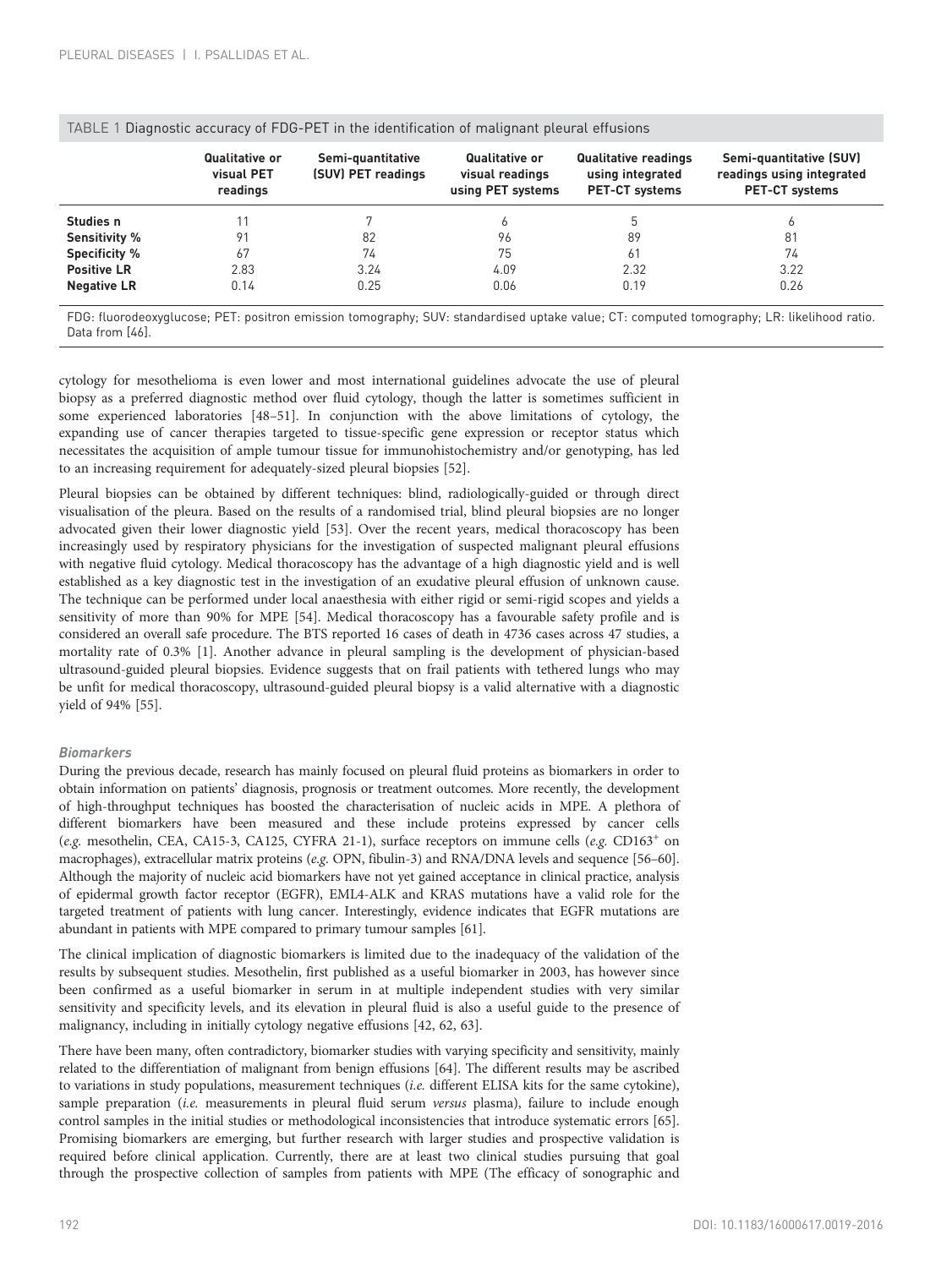biological pleurodesis indicators of malignant pleural effusion-SIMPLE; [www.isrctn.com](http://www.isrctn.com) ISRCTN16441661) and mesothelioma (Diagnostic and Prognostic Biomarkers in the Rational Assessment of Mesothelioma-DIAPHRAGM; [www.isrctn.com](http://www.isrctn.com) ISRCTN10079972) using a standardised approach on the timing and testing of biomarkers.

#### Management

Although the first randomised trials in MPE were performed in 1977, the optimum management of the disease still remains under debate and research [[66](#page-8-0)]. While the majority of patients with MPE will experience symptoms affecting their quality of life, some remain relatively asymptomatic and can be observed. For those that do develop symptoms, dyspnoea is the most common complaint, followed by chest discomfort and cough [[67](#page-8-0)]. Prior to considering any definitive therapeutic intervention, all patients with MPE should undergo a therapeutic aspiration to assess symptomatic improvement and rate of fluid re-accumulation. Once it is determined that MPE is present, symptomatic and warrants intervention, several options are available.

During the past two decades there has been a change in direction in MPE research and management. Historically, studies were focused on halting pleural fluid accumulation and often employed aggressive surgical methods ( pleurectomy); and most clinical trials aimed at identifying the best agent that would achieve obliteration of the pleural space ( pleurodesis). The most common end-point of these early studies was radiological improvement at 1–3 months post-pleurodesis, without consideration of the patients' symptoms [\[68\]](#page-8-0). Currently, the treatment approach for patients with MPE predominantly aims at alleviating patients' symptoms and improving patient-reported outcome measures, with the latter having gained recognition as a key goal of management [\[9\]](#page-6-0). In addition, more aggressive procedures done by thoracic surgeons have been gradually replaced with minimally invasive strategies performed by respiratory physicians. As a result, the ambulatory management of patients with MPE is now more feasible than ever, with indwelling pleural catheters (IPC) and many innovative technologies currently being tested in trials.

## Therapeutic aspiration

In general, selection of the most appropriate treatment approach should be individualised, while also considering patient preference. Patients with poor performance status, minimal life expectancy, and an underlying chemotherapy-sensitive malignancy  $(e.g.,]$  lymphoma or small cell lung cancer) can be managed with therapeutic aspiration [[4\]](#page-6-0). Thoracentesis is generally safe, especially if it is performed under TUS guidance. Re-expansion pulmonary oedema can occur infrequently after the removal of more than 1.5 L of fluid (<0.5% risk in large series) [\[69\]](#page-8-0). Although fluid drainage does not improve survival, it can substantially improve symptoms and avoid hospitalisation. The drawback of this approach is that over time the effusion is likely to recur, leading to repeated uncomfortable procedures and relative frequent hospital visits.

## Pleurodesis

Pleurodesis is defined as parietal-to-visceral pleural fusion with concomitant obliteration of the pleural space. It can be accomplished via a variety of chemical or mechanical means, after complete drainage of the effusion that allows parietal-to-visceral pleural apposition. Instillation of the sclerosing agent is thereafter followed by a profound inflammatory response between the layers, which, in turn, result in fibrin accumulation and pleural fibrosis. A variety of different chemicals (talc, bleomycin, tetracycline, iodopovide and others) and bacterial products (from Corynobactum parvum, Streptococcus pyogenes, Staphylococcus aureus and others) have been used in clinical studies to achieve pleurodesis [[70](#page-8-0)–[73\]](#page-8-0). The profound inflammatory response they cause may result in adverse events such as pain and fever but it is believed that the level of inflammation correlates with the likelihood of successful pleurodesis [[74](#page-8-0)].

The type of sclerosant, the method of administration and the method of selection of patients that will be treated with pleurodesis are still unclear. Talc is the most commonly used pleurodesis agent and a meta-analysis supports its use as the sclerosant of choice [[4](#page-6-0), [75\]](#page-8-0). Even within the context of large randomised trials, pleurodesis success rates remain under 80% and are almost certainly lower in everyday practice [[9, 10](#page-6-0), [76, 77](#page-8-0)]. It has been proven that graded preparations (as opposed to small particle talc) should be used to minimise systemic talc particle dissemination and the risk of acute respiratory distress syndrome [\[78, 79](#page-8-0)]. Talc can be administrated either as a slurry through the chest drain or as poudrage during medical thoracoscopy. Even though it was historically believed that talc poudrage was more effective than slurry, this has changed in light of three randomised studies [[76](#page-8-0), [80](#page-8-0)–[82\]](#page-8-0). Results from the largest randomised trial in MPE revealed that the success rates of talc slurry and talc poudrage are not significantly different. A subgroup analysis of patients with lung and breast cancer suggested a better success rate for talc poudrage [\[76](#page-8-0)]. On the contrary, a recent metanalysis demonstrated that talc poudrage was superior to talc slurry in pleurodesis success [[83](#page-8-0)]. It is expected that the results of TAPPS trial, which is a suitably powered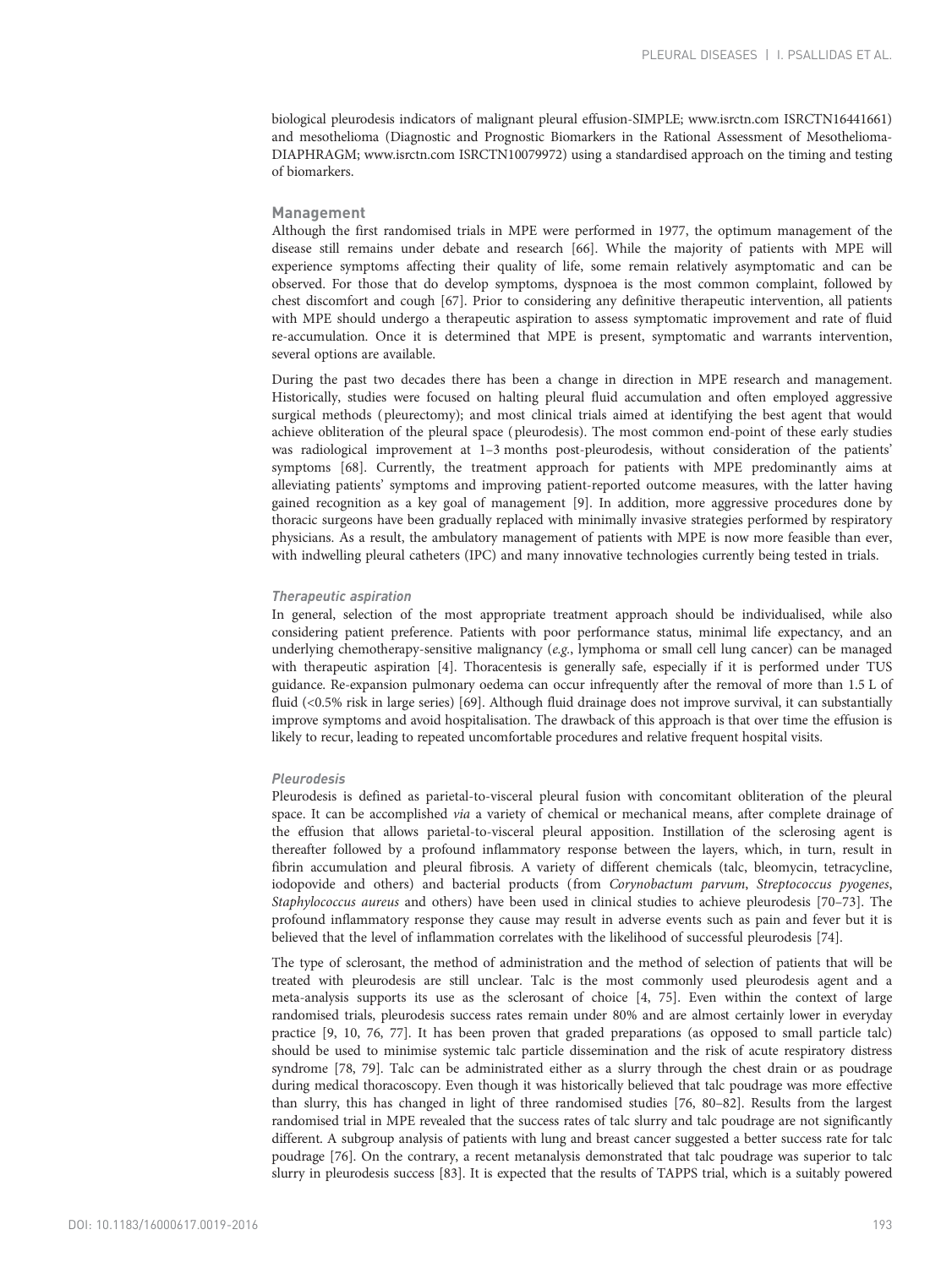multicentre, open-label, randomised controlled trial designed to compare the pleurodesis success rate of talc poudrage with talc slurry, will provide evidence on the most efficient way of pleurodesis [[84](#page-8-0)].

Studies report a median length of hospital stay of 4–7 days for inpatient talc pleurodesis, which for patients with poorer survival represents a significant proportion of their remaining lives. Even today, no consensus exists about the optimal size of the chest drain and the time of removal of the tube post-pleurodesis. National guidelines advocate the use of small bore (<14 F) chest drains, but this is now challenged by the results of the largest study to specifically address tube size for MPE in terms of pleurodesis success [[10](#page-6-0)]. Specifically, the TIME1 study showed that smaller chest tubes might be inferior to larger ones in terms of pleurodesis success [\[10\]](#page-6-0). The results need validation by future randomised trials powered to address the optimum size of chest drain for pleurodesis.

## Indwelling pleural catheters

IPCs have gained popularity during the last decade as they offer ambulatory management, thereby minimising hospital stay and healthcare costs [\[2,](#page-6-0) [74](#page-8-0)]. An IPC is a silicone tube placed in the pleural cavity and tunnelled subcutaneously. The proximal end of the exposed tube has a one-way valve which connects to drainage bottles. Drainage is guided by symptoms and is patient-driven, offering a sense of control to most patients. The optimal schedule of MPE drainage through an IPC is still not clear. Two actively recruiting randomised studies [\(www.clinicaltrials.gov](http://www.clinicaltrials.gov) NCT00978939 and NCT00761618) are under way to address this question (aggressive daily versus three times weekly drainage).

Guidelines have advocated the use of IPCs in those patients with MPE that have failed pleurodesis or in those with trapped lung (unsuitable for pleurodesis) [[4\]](#page-6-0). A meta-analysis of 1348 patients with MPE treated with IPCs revealed that 95.6% had symptomatic improvement and 45.6% achieved spontaneous pleurodesis after a median of 52 days [[85](#page-9-0)]. In addition, the TIME2 randomised controlled trial showed that IPCs achieved control of breathlessness and quality of life comparable to talc pleurodesis, but significantly shortened the length of hospital stay [\[9](#page-6-0)]. Recent data also provided reassurance on the safety of IPC use, with a risk of death from pleural infection below 0.3% [\[86\]](#page-9-0). IPC-related pleural infection occurred in <5% of patients enrolled in another multicentre study and was well-controlled with antibiotics. Moreover, patients with an IPC who develop an associated pleural infection appear to have high rates of post-infectious pleurodesis and also prolonged survival times, as suggested by a recent observational study [[87](#page-9-0)]. There is ongoing research on possible combinations of IPC with sclerosant agents in order to enhance pleurodesis success [[88](#page-9-0)]. As IPC offer long-term access to the pleural cavity, they represent ideal potential portals for local drug delivery. In addition to IPC-delivered bacterial moieties that have been evaluated as potential immunomodulators against MPE, IPC will hopefully facilitate further research in this field [[82](#page-8-0)].

# Ambulatory management

Pleural-specific services and technologies are expanding, and this has led to a greater drive towards ambulatory management [[89\]](#page-9-0). The traditional approach of admitting patients with MPE for talc pleurodesis is now outdated. Recent advances in IPC and medical thoracoscopy have created the potential for an attractive "one-stop" approach to diagnosis and management. Combinations of medical thoracoscopy with IPC at the end of the procedure to assure drainage of fluid or sclerosant delivery through IPC could streamline patients' pathways for the limitation of hospitalisation. Clinical trials are currently under way to establish the use and benefit of combined treatment methods.

# Future directions

In vitro assays and animal models of MPE have aided clinicians significantly in better understanding the biology of the condition, and, most likely, have subconsciously contributed to current less invasive ambulatory treatment approaches [\[7](#page-6-0)]. These experimental tools should be expanded and improved to accurately reflect the diverse origins and phenotypes of human MPE. It is expected that in future experimental models will be an asset on understanding the cellular origin and components of MPE and will probably result in advancing current treatment options.

Future endeavours in the field of clinical MPE research and management should strive toward individualised and targeted approaches (collectively coined precision medicine), since the disease likely represents a syndrome rather than a robust entity and heterogeneity exists even within different pleural tumour cells from the same patient [\[90\]](#page-9-0). In this regard, experimental evidence and clinical observation dictate that MPE development most probably rests on cancer hallmarks and molecular culprits that are distinct from those of tumour metastasis to other organs [\[7\]](#page-6-0). Hence, patients with MPE from different primary neoplasms should likely be stratified separately in clinical trials to ensure definitive study outcomes. Even more so, patients with MPE should most certainly be studied alone in clinical trials, and should not be grouped together with patients with other metastatic forms of cancer. To this end, a completely separate stage assigned to MPE in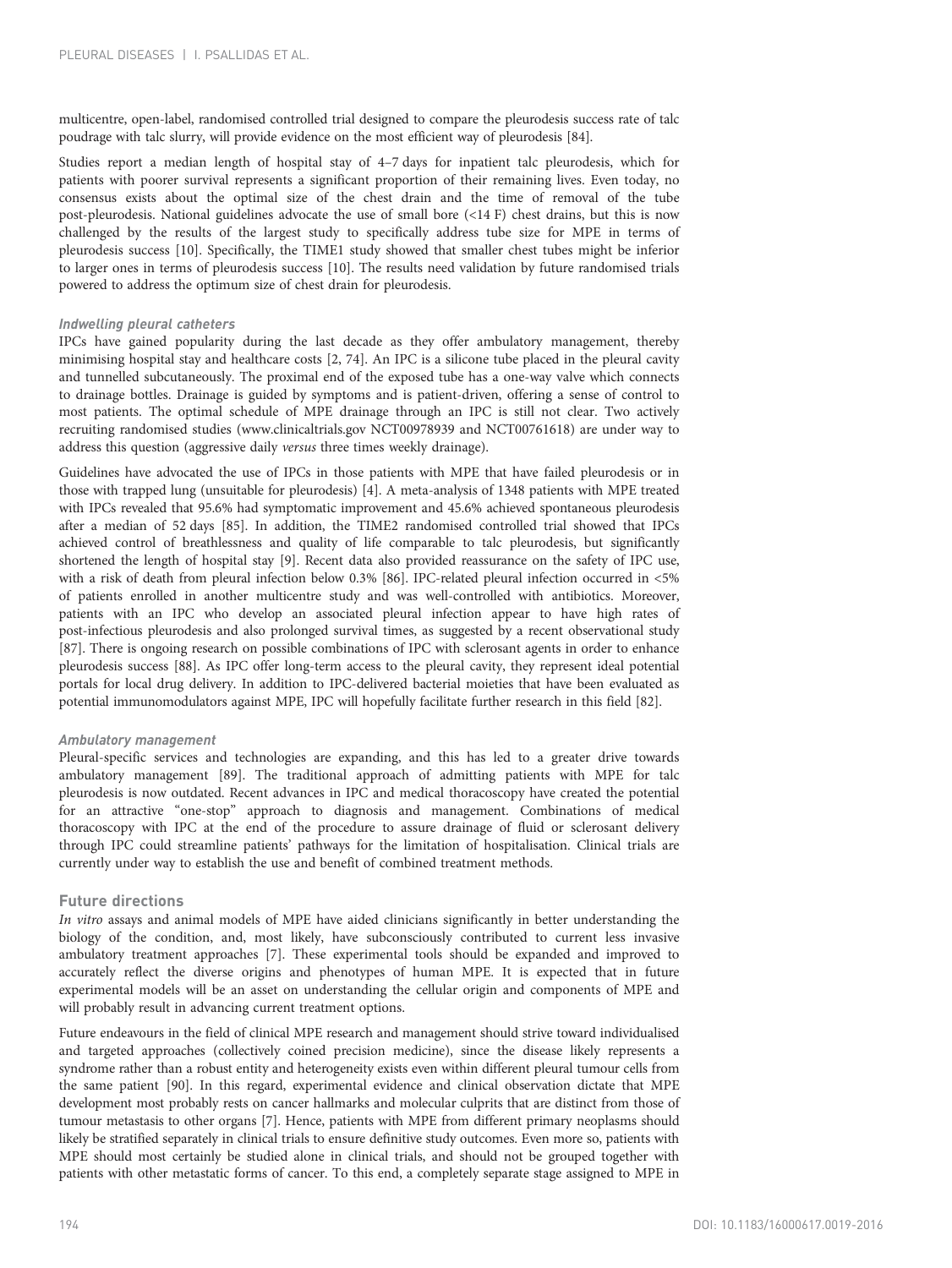<span id="page-6-0"></span>the forthcoming revisions of tumour/node/metastases staging systems for lung, breast and other tumours would tremendously augment research in this area.

Whole genome, transcriptome and proteome studies of patients with pleural neoplasms are becoming more feasible every day. Exploitation of these techniques with well-designed experimental setups will likely lead to the identification of the molecular signatures that cause MPE and may also establish malignant effusions as vectors for the liquid molecular biopsy of lung and pleural tumours. In this direction, analyses at single-cell resolution will contribute the most towards identifying the signature of tumour clones that are causative of effusion formation and towards understanding the clonal evolution of pleural cancer dissemination. Novel techniques, such as massive parallel whole transcriptome sequencing of single cells captured within lipid droplets (drop-SEQ), are likely going to revolutionise our capacity to look at the global cancer genome and transcriptome of an unprecedented multitude of single cells from patients with MPE [\[91\]](#page-9-0).

The implementation of newer management techniques for patients with MPE, such as IPC, should be optimised and will likely constitute a powerful, first-line clinical and research tool in this patient population. It is conceivable that a multitude of longitudinal measurements will be facilitated by wide-spread use of IPC [\[92](#page-9-0)]. It is also conceivable that IPC are expected to provide a powerful valuable tool for local therapies against MPE [[74](#page-8-0)].

However, the insights gained into the origins and mechanisms of malignant pleural disease from cell, animal and human studies described will be wasted if they are not directly converted into improvements in patient management and outcome. To this end, better understanding of the molecular culprits of effusion development, as well as the underlying neoplasms, should foster clinical studies of targeted therapies against MPE in the near future [\[93\]](#page-9-0). As these molecular alterations are expected to be different in subgroups or even in each individual patient with MPE, targeted therapies will need to be individualised. Parallel co-clinical trials of patient-derived xenografts in humanised mice may direct clinical decisions and help optimise treatment, predict early response, and identify emergent resistance. At the same time that biology is introduced to the clinical field of MPE and palliative treatment is refined, the survival of ambulatory patients with malignant pleural disease is anticipated to change dramatically. Hence, in addition to clinical and molecular assessment, novel prognosticators, such as the LENT score mentioned above, will need to be adjusted to identify sub-phenotypes of MPE with different physical histories. Clinical end-points will also need to be refined during this process. In addition to symptom relief and fluid production, both overall and quality of life-adjusted survival may very well be a meaningful end-point in the near future [\[94\]](#page-9-0).

# **Conclusions**

In summary, MPE management and research have made tremendous progress over the last few years. Formerly bed-ridden patients are nowadays genotyped, phenotyped, and treated on an ambulatory basis, and TUS together with IPC have significantly contributed to this change. Medical thoracoscopy is well established as a key diagnostic test in the investigation of MPE. Combined with these powerful clinical tools, adaptations in staging, study end-points and design, as well as application of novel high-throughput research tools to patients with MPE will likely result in etiologic therapy of the condition in the near future.

#### References

- Rahman NM, Ali NJ, Brown G, et al. Local anaesthetic thoracoscopy: British Thoracic Society Pleural Disease Guideline 2010. Thorax 2010; 65: Suppl 2, ii54–ii60.
- 2 Clive AO, Bhatnagar R, Psallidas I, et al. Individualised management of malignant pleural effusion. Lancet Respir Med 2015; 3: 505–506.
- 3 Mongardon N, Pinton-Gonnet C, Szekely B, et al. Assessment of chronic pain after thoracotomy: a 1-year prevalence study. Clin J Pain 2011; 27: 677–681.
- 4 Roberts ME, Neville E, Berrisford RG, et al. Management of a malignant pleural effusion: British Thoracic Society Pleural Disease Guideline 2010. Thorax 2010; 65: Suppl 2, ii32–ii40.
- 5 Antony VB, Loddenkemper R, Astoul P, et al. Management of malignant pleural effusions. Eur Respir J 2001; 18: 402–419.
- 6 Clive AO, Kahan BC, Hooper CE, et al. Predicting survival in malignant pleural effusion: development and validation of the LENT prognostic score. Thorax 2014; 69: 1098–1104.
- 7 Stathopoulos GT, Kalomenidis I. Malignant pleural effusion: tumor-host interactions unleashed. Am J Respir Crit Care Med 2012; 186: 487–492.
- 8 Qureshi NR, Rahman NM, Gleeson FV. Thoracic ultrasound in the diagnosis of malignant pleural effusion. Thorax 2009; 64: 139–143.
- 9 Davies HE, Mishra EK, Kahan BC, et al. Effect of an indwelling pleural catheter vs chest tube and talc pleurodesis for relieving dyspnea in patients with malignant pleural effusion: the TIME2 randomized controlled trial. Jama 2012; 307: 2383–2389.
- 10 Rahman NM, Pepperell J, Rehal S, et al. Effect of opioids versus NSAIDs and larger versus smaller chest tube size on pain control and pleurodesis efficacy among patients with malignant pleural effusion: the TIME1 randomized clinical trial. Jama 2015; 314: 2641–2653.
- 11 Meyer PC. Metastatic carcinoma of the pleura. Thorax 1966; 21: 437–443.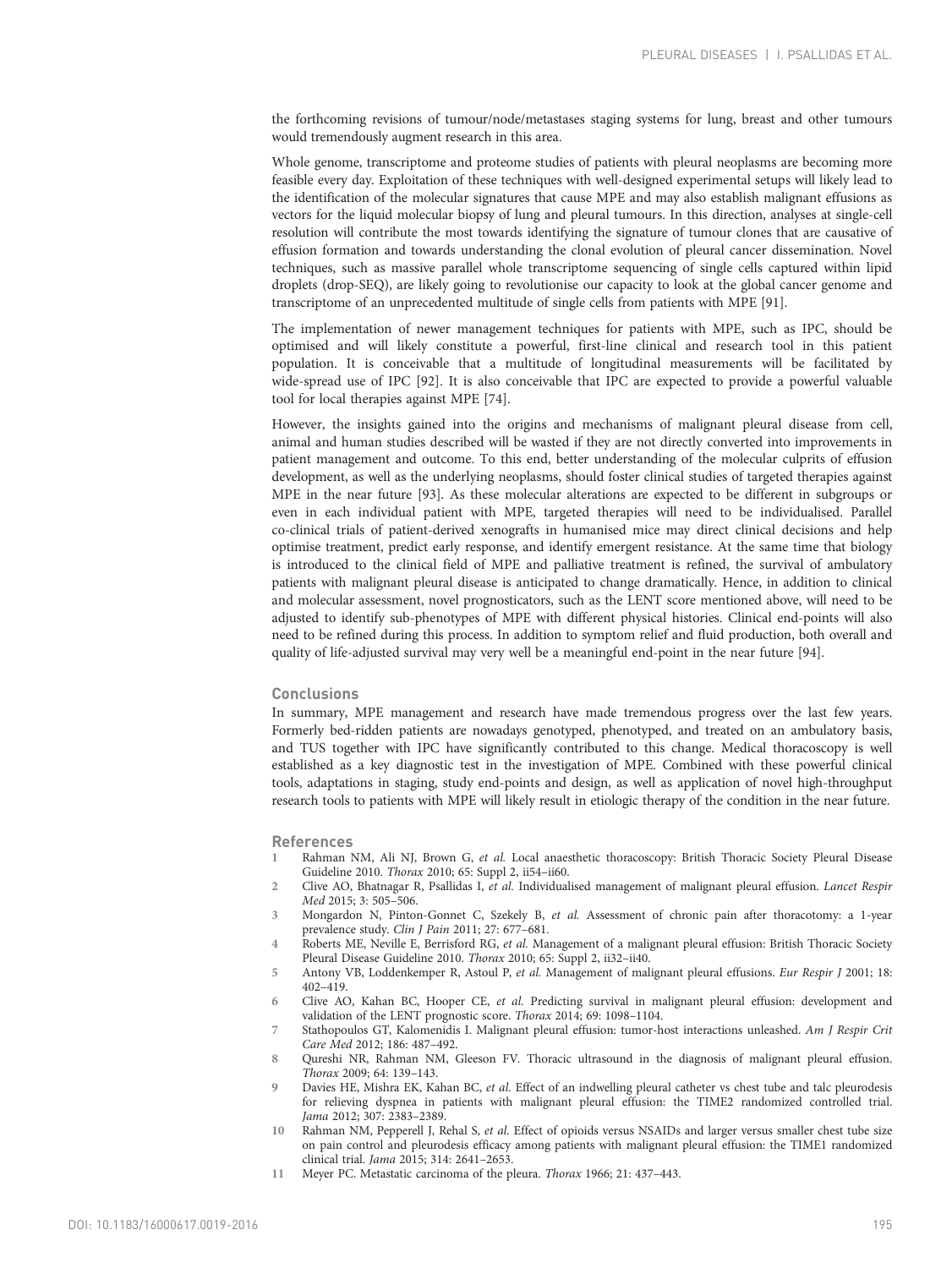- <span id="page-7-0"></span>12 Rodriguez-Panadero F, Borderas Naranjo F, Lopez Mejias J. Pleural metastatic tumours and effusions. Frequency and pathogenic mechanisms in a post-mortem series. Eur Respir J 1989; 2: 366–369.
- 13 Antony VB. Immunological mechanisms in pleural disease. Eur Respir J 2003; 21: 539–544.
- 14 Heath RM, Jayne DG, O'Leary R, et al. Tumour-induced apoptosis in human mesothelial cells: a mechanism of peritoneal invasion by Fas Ligand/Fas interaction. Br J Cancer 2004; 90: 1437–1442.
- 15 Rehnberg J, Zendehrokh N, Dejmek A. Lower proliferation rate in metastatic effusion mesothelial cells than in benign effusions. Anal Quant Cytol Histol 2007; 29: 217–220.
- 16 van der Wal BC, Hofland LJ, Marquet RL, et al. Paracrine interactions between mesothelial and colon-carcinoma cells in a rat model. Int J Cancer 1997; 73: 885–890.
- 17 Chen YM, Yang WK, Whang-Peng J, et al. Elevation of interleukin-10 levels in malignant pleural effusion. Chest 1996; 110: 433–436.
- 18 Li R, Ruttinger D, Li R, et al. Analysis of the immunological microenvironment at the tumor site in patients with non-small cell lung cancer. Langenbecks Arch Surg 2003; 388: 406–412.
- 19 Oshikawa K, Yanagisawa K, Tominaga S, et al. Expression and function of the ST2 gene in a murine model of allergic airway inflammation.Clin Exp Allergy 2002; 32: 1520–1526.
- 20 Ye ZJ, Zhou Q, Yin W, et al. Interleukin 22-producing CD4+ T cells in malignant pleural effusion. Cancer Lett 2012; 326: 23–32.
- 21 Ye ZJ, Zhou Q, Yuan ML, et al. Differentiation and recruitment of IL-22-producing helper T cells stimulated by pleural mesothelial cells in tuberculous pleurisy. Am J Respir Crit Care Med 2012; 185: 660–669.
- 22 Prado-Garcia H, Aguilar-Cazares D, Flores-Vergara H, et al. Effector, memory and naive CD8+ T cells in peripheral blood and pleural effusion from lung adenocarcinoma patients. Lung Cancer 2005; 47: 361–371.
- 23 Scherpereel A, Grigoriu BD, Noppen M, et al. Defect in recruiting effector memory CD8+ T-cells in malignant pleural effusions compared to normal pleural fluid. BMC Cancer 2013; 13: 324.
- 24 Pace E, Di Sano C, Ferraro M, et al. Altered CD94/NKG2A and perforin expression reduce the cytotoxic activity in malignant pleural effusions. Eur J Cancer 2011; 47: 296–304.
- 25 Yanagawa E, Uchida A, Moore M, et al. Autologous tumor killing and natural cytotoxic activity of tumor-associated macrophages in cancer patients. Cancer Immunol Immunother 1985; 19: 163–167.
- 26 Light RW, Hamm H. Malignant pleural effusion: would the real cause please stand up? Eur Respir J 1997; 10: 1701–1702.
- 27 Jongsma J, van Montfort E, Vooijs M, et al. A conditional mouse model for malignant mesothelioma. Cancer Cell 2008; 13: 261–271.
- 28 Stathopoulos GT, Zhu Z, Everhart MB, et al. Nuclear factor-kappaB affects tumor progression in a mouse model of malignant pleural effusion. Am J Respir Cell Mol Biol 2006; 34: 142–150.
- 29 Yeh HH, Lai WW, Chen HH, et al. Autocrine IL-6-induced Stat3 activation contributes to the pathogenesis of lung adenocarcinoma and malignant pleural effusion. Oncogene 2006; 25: 4300–4309.
- 30 Psallidas I, Stathopoulos GT, Maniatis NA, et al. Secreted phosphoprotein-1 directly provokes vascular leakage to foster malignant pleural effusion. Oncogene 2013; 32: 528–535.
- 31 Stathopoulos GT, Kollintza A, Moschos C, et al. Tumor necrosis factor-alpha promotes malignant pleural effusion. Cancer Res 2007; 67: 9825–9834.
- 32 Stathopoulos GT, Psallidas I, Moustaki A, et al. A central role for tumor-derived monocyte chemoattractant protein-1 in malignant pleural effusion. J Natl Cancer Inst 2008; 100: 1464–1476.
- 33 Yano S, Shinohara H, Herbst RS, et al. Production of experimental malignant pleural effusions is dependent on invasion of the pleura and expression of vascular endothelial growth factor/vascular permeability factor by human lung cancer cells. Am J Pathol 2000; 157: 1893–1903.
- 34 Giannou AD, Marazioti A, Spella M, et al. Mast cells mediate malignant pleural effusion formation. J Clin Invest 2015; 125: 2317–2334.
- 35 Stathopoulos GT, Sherrill TP, Karabela SP, et al. Host-derived interleukin-5 promotes adenocarcinoma-induced malignant pleural effusion. Am J Respir Crit Care Med 2010; 182: 1273–1281.
- 36 Ma X, Yao Y, Yuan D, et al. Recombinant human endostatin endostar suppresses angiogenesis and lymphangiogenesis of malignant pleural effusion in mice. PloS One 2012; 7: e53449.
- 37 Moschos C, Psallidas I, Cottin T, et al. A sulindac analogue is effective against malignant pleural effusion in mice. Lung Cancer 2011; 73: 171–175.
- 38 Moschos C, Psallidas I, Kollintza A, et al. The angiopoietin/Tie2 axis mediates malignant pleural effusion formation. Neoplasia 2009; 11: 298–304.
- 39 Psallidas I, Karabela SP, Moschos C, et al. Specific effects of bortezomib against experimental malignant pleural effusion: a preclinical study. Mol Cancer 2010; 9: 56.
- 40 Stathopoulos GT, Moschos C, Loutrari H, et al. Zoledronic acid is effective against experimental malignant pleural effusion. Am J Respir Crit Care Med 2008; 178: 50–59.
- 41 Gordon CE, Feller-Kopman D, Balk EM, et al. Pneumothorax following thoracentesis: a systematic review and meta-analysis. Arch Intern Med 2010; 170: 332–339.
- 42 Havelock T, Teoh R, Laws D, et al. Pleural procedures and thoracic ultrasound: British Thoracic Society Pleural Disease Guideline 2010. Thorax 2010; 65: Suppl 2, ii61–ii76.
- 43 Bugalho A, Ferreira D, Dias SS, et al. The diagnostic value of transthoracic ultrasonographic features in predicting malignancy in undiagnosed pleural effusions: a prospective observational study. Respiration 2014; 87: 270–278.
- 44 Leung AN, Muller NL, Miller RR. CT in differential diagnosis of diffuse pleural disease. AJR Am J Roentgenol 1990; 154: 487–492.
- 45 Hallifax RJ, Haris M, Corcoran JP, et al. Role of CT in assessing pleural malignancy prior to thoracoscopy. Thorax 2014.
- 46 Porcel JM, Hernandez P, Martinez-Alonso M, et al. Accuracy of fluorodeoxyglucose-PET imaging for differentiating benign from malignant pleural effusions: a meta-analysis. Chest 2015; 147: 502–512.
- 47 Hooper C, Lee YC, Maskell N, et al. Investigation of a unilateral pleural effusion in adults: British Thoracic Society Pleural Disease Guideline 2010. Thorax 2010; 65: Suppl 2, ii4–ii17.
- 48 Renshaw AA, Dean BR, Antman KH, et al. The role of cytologic evaluation of pleural fluid in the diagnosis of malignant mesothelioma. Chest 1997; 111: 106–109.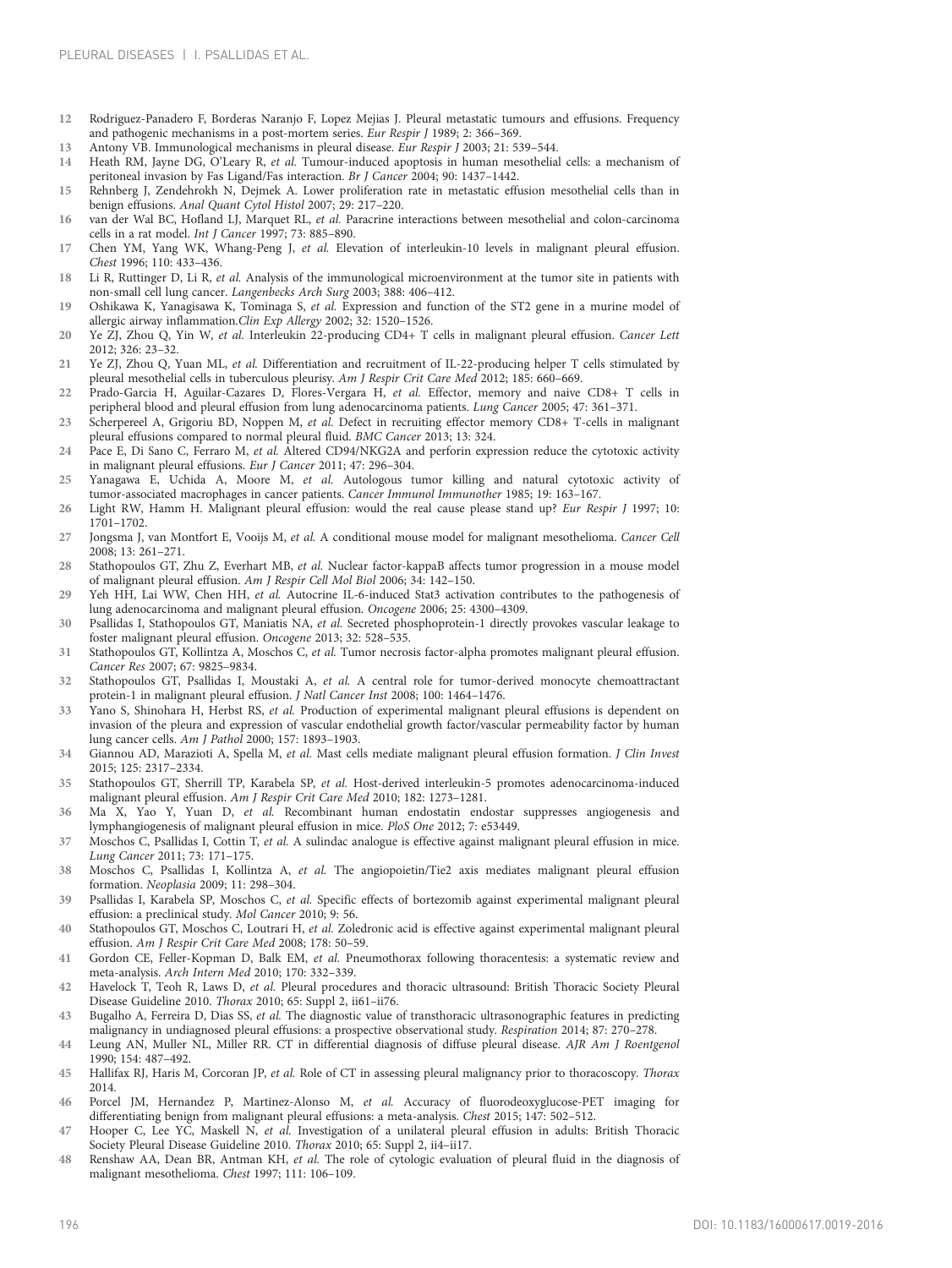- <span id="page-8-0"></span>49 van Zandwijk N, Clarke C, Henderson D, et al. Guidelines for the diagnosis and treatment of malignant pleural mesothelioma. J Thorac Dis 2013; 5: E254–E307.
- 50 Scherpereel A, Astoul P, Baas P, et al. Guidelines of the European Respiratory Society and the European Society of Thoracic Surgeons for the management of malignant pleural mesothelioma. Eur Respir J 2010; 35: 479–495.
- 51 Segal A, Sterrett GF, Frost FA, et al. A diagnosis of malignant pleural mesothelioma can be made by effusion cytology: results of a 20 year audit. Pathology 2013; 45: 44–48.
- 52 Henderson DW, Reid G, Kao SC, et al. Challenges and controversies in the diagnosis of mesothelioma: Part 1. Cytology-only diagnosis, biopsies, immunohistochemistry, discrimination between mesothelioma and reactive mesothelial hyperplasia, and biomarkers. J Clin Pathol 2013; 66: 847–853.
- 53 Maskell NA, Gleeson FV, Davies RJO. Standard pleural biopsy versus CT-guided cutting-needle biopsy for diagnosis of malignant disease in pleural effusions: a randomised controlled trial. Lancet 2003; 361: 1326–1330.
- 54 Menzies R, Charbonneau M. Thoracoscopy for the diagnosis of pleural disease. Ann Intern Med 1991; 114: 271–276. 55 Hallifax RJ, Corcoran JP, Ahmed A, et al. Physician-based ultrasound-guided biopsy for diagnosing pleural disease. Chest 2014; 146: 1001–1006.
- 56 Creaney J, Dick IM, Robinson BW. Comparison of mesothelin and fibulin-3 in pleural fluid and serum as markers in malignant mesothelioma. Curr Opin Pulm Med 2015; 21: 352–356.
- 57 Pass HI, Lott D, Lonardo F, et al. Asbestos exposure, pleural mesothelioma, and serum osteopontin levels. N Engl J Med 2005; 353: 1564–1573.
- 58 Porcel JM, Vives M, Esquerda A, et al. Use of a panel of tumor markers (carcinoembryonic antigen, cancer antigen 125, carbohydrate antigen 15-3, and cytokeratin 19 fragments) in pleural fluid for the differential diagnosis of benign and malignant effusions. Chest 2004; 126: 1757–1763.
- 59 Creaney J, Yeoman D, Demelker Y, et al. Comparison of osteopontin, megakaryocyte potentiating factor, and mesothelin proteins as markers in the serum of patients with malignant mesothelioma. J Thorac Oncol 2008; 3: 851–857.
- 60 Pass HI, Levin SM, Harbut MR, et al. Fibulin-3 as a blood and effusion biomarker for pleural mesothelioma. N Engl J Med 2012; 367: 1417–1427.
- 61 Tsai TH, Su KY, Wu SG, et al. RNA is favourable for analysing EGFR mutations in malignant pleural effusion of lung cancer. Eur Respir J 2012; 39: 677–684.
- 62 Robinson BW, Creaney J, Lake R, et al. Mesothelin-family proteins and diagnosis of mesothelioma. Lancet 2003; 362: 1612–1616.
- 63 Creaney J, Segal A, Olsen N, et al. Pleural fluid mesothelin as an adjunct to the diagnosis of pleural malignant mesothelioma. Dis Markers 2014; 2014: 413946.
- 64 Sriram KB, Relan V, Clarke BE, et al. Diagnostic molecular biomarkers for malignant pleural effusions. Future Oncology 2011; 7: 737–752.
- 65 Blyth KG. Inconsistent results or inconsistent methods? A plea for standardisation of biomarker sampling in mesothelioma studies. Thorax 2015; 70: 374.
- 66 Mejer J, Mortensen KM, Hansen HH. Mepacrine hydrochloride in the treatment of malignant pleural effusion. A controlled randomized trial. Scand J Respir Dis 1977; 58: 319–323.
- 67 Martinez-Moragon E, Aparicio J, Sanchis J, et al. Malignant pleural effusion: prognostic factors for survival and response to chemical pleurodesis in a series of 120 cases. Respiration 1998; 65: 108–113.
- 68 Davies HE, Lee YC. Management of malignant pleural effusions: questions that need answers. Curr Opin Pulm Med 2013; 19: 374–379.
- Feller-Kopman D, Berkowitz D, Boiselle P, et al. Large-volume thoracentesis and the risk of reexpansion pulmonary edema. Ann Thorac Surg 2007; 84: 1656–1661.
- 70 Agarwal R, Paul AS, Aggarwal AN, et al. A randomized controlled trial of the efficacy of cosmetic talc compared with iodopovidone for chemical pleurodesis. Respirology 2011; 16: 1064–1069.
- 71 Kishi K, Homma S, Sakamoto S, et al. Efficacious pleurodesis with OK-432 and doxorubicin against malignant pleural effusions. Eur Respir J 2004; 24: 263–266.
- 72 Ren S, Terman DS, Bohach G, et al. Intrapleural staphylococcal superantigen induces resolution of malignant pleural effusions and a survival benefit in non-small cell lung cancer. Chest 2004; 126: 1529–1539.
- 73 Ukale V, Agrenius V, Hillerdal G, et al. Pleurodesis in recurrent pleural effusions: a randomized comparison of a classical and a currently popular drug. Lung Cancer 2004; 43: 323–328.
- 74 Thomas R, Francis R, Davies HE, et al. Interventional therapies for malignant pleural effusions: the present and the future. Respirology 2014; 19: 809–822.
- 75 Shaw P, Agarwal R. Pleurodesis for malignant pleural effusions. Cochrane Database Syst Rev 2004; CD002916.
- 76 Dresler CM, Olak J, Herndon JEII, et al. Phase III intergroup study of talc poudrage vs talc slurry sclerosis for malignant pleural effusion. Chest 2005; 127: 909–915.
- 77 Rintoul RC, Ritchie AJ, Edwards JG, et al. Efficacy and cost of video-assisted thoracoscopic partial pleurectomy versus talc pleurodesis in patients with malignant pleural mesothelioma (MesoVATS): an open-label, randomised, controlled trial. Lancet 2014; 384: 1118–1127.
- 78 Janssen JP, Collier G, Astoul P, et al. Safety of pleurodesis with talc poudrage in malignant pleural effusion: a prospective cohort study. Lancet 2007; 369: 1535–1539.
- 79 Maskell NA, Lee YC, Gleeson FV, et al. Randomized trials describing lung inflammation after pleurodesis with talc of varying particle size. Am J Respir Crit Care Med 2004; 170: 377–382.
- 80 Terra RM, Junqueira JJ, Teixeira LR, et al. Is full postpleurodesis lung expansion a determinant of a successful outcome after talc pleurodesis? Chest 2009; 136: 361–368.
- 81 Yim AP, Chan AT, Lee TW, et al. Thoracoscopic talc insufflation versus talc slurry for symptomatic malignant pleural effusion. Ann Thorac Surg 1996; 62: 1655–1658.
- 82 Rahman NM, Davies HE, Salzberg M, et al. Use of lipoteichoic acid-T for pleurodesis in malignant pleural effusion: a phase I toxicity and dose-escalation study. Lancet Oncol 2008; 9: 946–952.
- 83 Xia H, Wang XJ, Zhou Q, et al. Efficacy and safety of talc pleurodesis for malignant pleural effusion: a meta-analysis. PloS One 2014; 9: e87060.
- 84 Bhatnagar R, Laskawiec-Szkonter M, Piotrowska HE, et al. Evaluating the efficacy of thoracoscopy and talc poudrage versus pleurodesis using talc slurry (TAPPS trial): protocol of an open-label randomised controlled trial. BMJ Open 2014; 4: e007045.